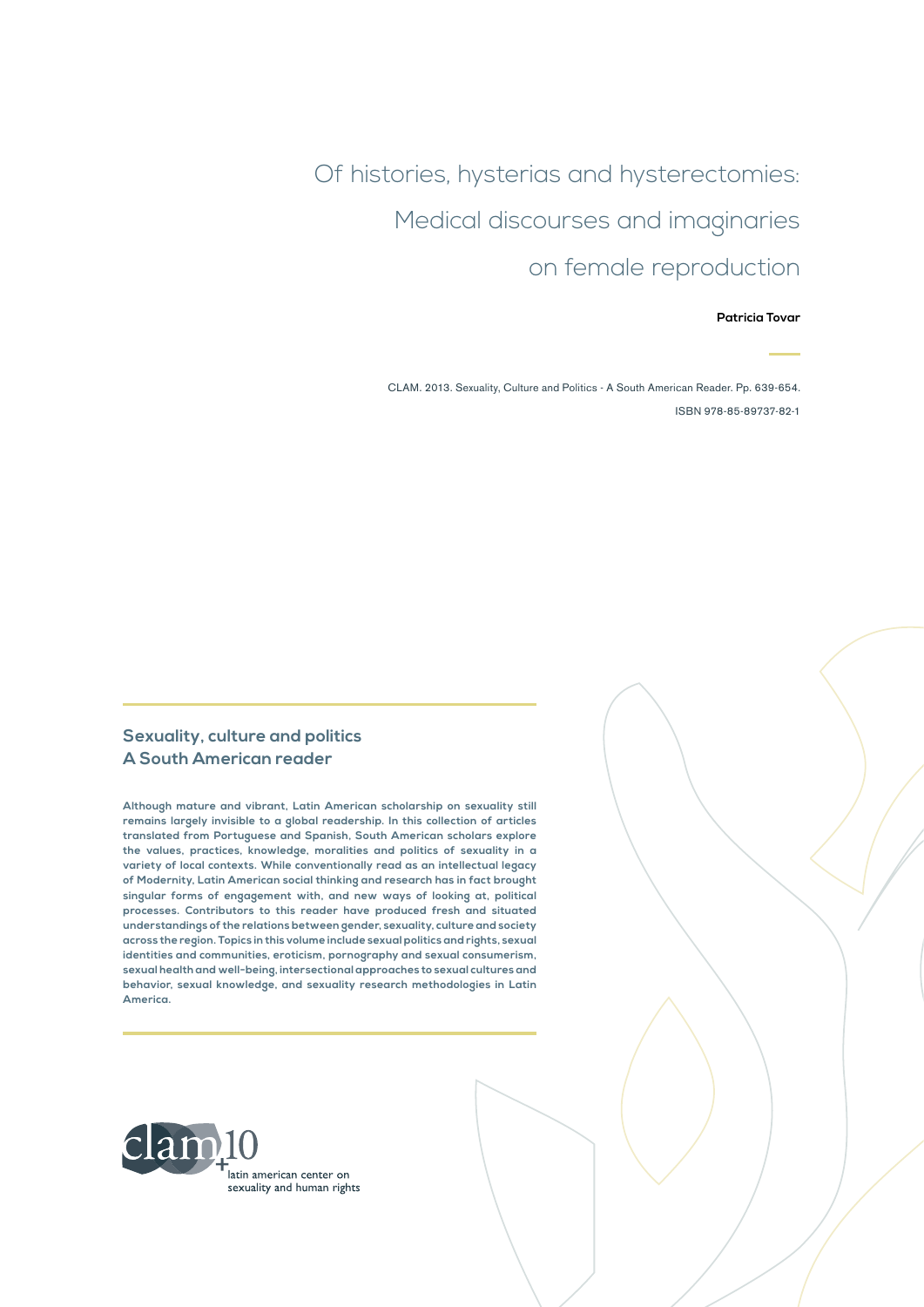# Of histories, hysterias and hysterectomies: Medical discourses and imaginaries on female reproduction\*

#### **Patricia Tovar\*\***

The history of a hysterectomy serves as a starting point to examine the meanings attached not only to this procedure, but also to female reproductive processes in the perspective of bio-medicine and culture. Critiques of gynecology and obstetrics have motivated the reformulation of several medical practices, research on treatment alternatives, and the empowerment of regarding medical decisions about their bodies. Medical discourse and bio-medical practices on the female body account for complex power hierarchies. An investigation into those must address how the female body is perceived, under a cultural perspective of reproduction; as well as the implications of this and other surgical procedures, public health concerns and medical treatments options from a human rights perspective. Medical discourses and the socio-cultural constructions on reproduction are under constant tension. This tension is compelling because contemporary medicine is at the same time liberating and controlling; both necessary for survival and essentializing of women's lives. This paper is written from the perspectives of medical anthropology and feminist critiques of science, and gynecology in particular. Through my hysterectomy experience I also underscore the presence of cultural stereotypes in scientific discourses related to womanhood, as well as the representations implicit in metaphors on reproduction and their impact on women's lives.

My story begins when I was fourteen years old and suffered from strong colic and bleeding during my first menstruation cycles. The doctors I consulted underestimated these pains, and alleged that I was perhaps making a big deal out of them; they suggested I should not call attention to this, that perhaps it was all in my mind, that I was simply unsatisfied with my own femininity or that, perhaps, my mother wrongly explained how reproduction works. All of this was making me feel restless because none of those explanations applied to my situation. I have had sex education at school. Many f*emale*  personal c*are* companies had come to our school to lecture on sex education. I had been prepared at home by my mom, a teacher with five daughters. In fact, I noticed a big contradiction between what the doctors were saying and what I was feeling,

<sup>\*</sup> Translated from Spanish by Victoria Keller. Originally published as: TOVAR, P. 2006. "De historias, histerias e histerectomías: la construcción de los discursos médicos y los imaginarios sobre la reproducción femenina". In: VIVEROS VIGOYA, M. (Ed.). *Saberes, culturas y derechos sexuales en Colombia*. Tercer Mundo, CLAM, Universidad Nacional de Colombia - Centro de Estudios Sociales: Bogotá. P. 35-61.

<sup>\*\*</sup> PhD. Associate Professor at John Jay College of Criminal Justice, City University of New York.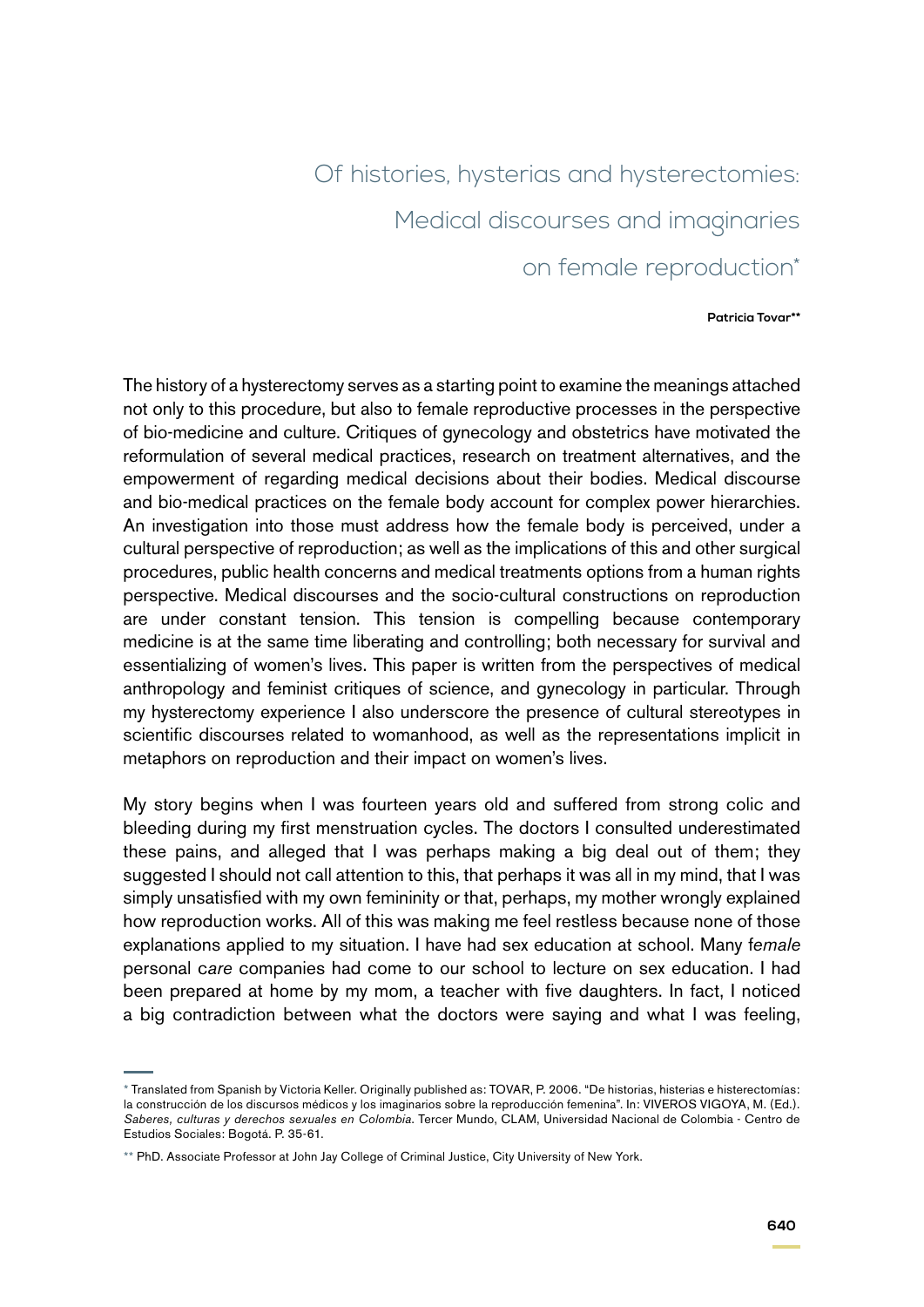and so I got used to taking great amounts of painkillers without getting any answers to my questions on the causes and consequences of my problem. The message I was receiving was that I had to accept living with pain as part of being a woman. In a gynecology book published in 1976 I found the following explanation:

> Primary dysmenorrhoea, that is, painful menstrual periods, is usually found in girls who have had a false education during their puberty years. Education should follow the mother's example. If the mother's menstruation goes unnoticed, disregarding eventual discomfort, the daughter will evolve in the same manner. However, if the mother feels compassion towards the daughter, the daughter will fearfully wait for the next menstrual period, and accentuate the potential discomfort her bleeding may cause. The treatment consists on a good psychotherapy that must include the mother. The patient may take spasmolytics, though she should be strongly advised not to take any medication. (Kern, 1976: 99).

This negative or careless description of female biological processes encompasses an idea of women as responsible for the problem, if not an accusation that women are inventing the problem in their minds. Physicians arrive to those conclusions without caring to check for a possible biological cause to the problem. Those representations reflect the tendency to implicitly consider women as incapable of processing their ailments and making decisions about their bodies. Historically, menstruation has been a cause for amazement, fear and angst. It has been endowed with magical qualities, prohibited by religious systems and, more recently, discovered a source of profit by personal c*are* companies that advertise their products' advantages to make women feel "free, clean and safe", so that "its arrival won't ruin our date". Likewise in India, campaigns brought about by modernization opposed the traditional taboo that forced menstruating women to stand aside from their daily chores. Those campaigns were hardly beneficial for the women who no longer practiced the taboo; they lost those few days that allowed them to escape from their hard domestic labor every month.<sup>1</sup>

Menstruation derives from *the Latin* word *mensis* (month), and is also known as "*el menstruo*", "the flow", "the rule", "the month", "the period", "the time", "the habit", "the visit", "the novelty", "the moon", or even "the monstruation".2 English-speaking countries insult women who escape female imperatives of passivity and softness by saying "she's on the rag". I have also heard that menstrual bleeding is "nature's weeping on a non-fertilized egg"-though others would say "it's the monthly tribute to the joy of non-fertilization."<sup>3</sup>

As years went by, the situation got worse, and I started to suspect I might have fertility problems. I asked the doctor, and he prescribed a set of thorough medical exams,

<sup>1</sup> Joan Mencher, personal communication.

<sup>2</sup> Translator's Note: *Monstruación*, a neologism, merges: menstruación and monstruo, that is, menstruation and monster.

<sup>3</sup> See: http://www.medspain.com/n7\_nov99/artic03\_1.html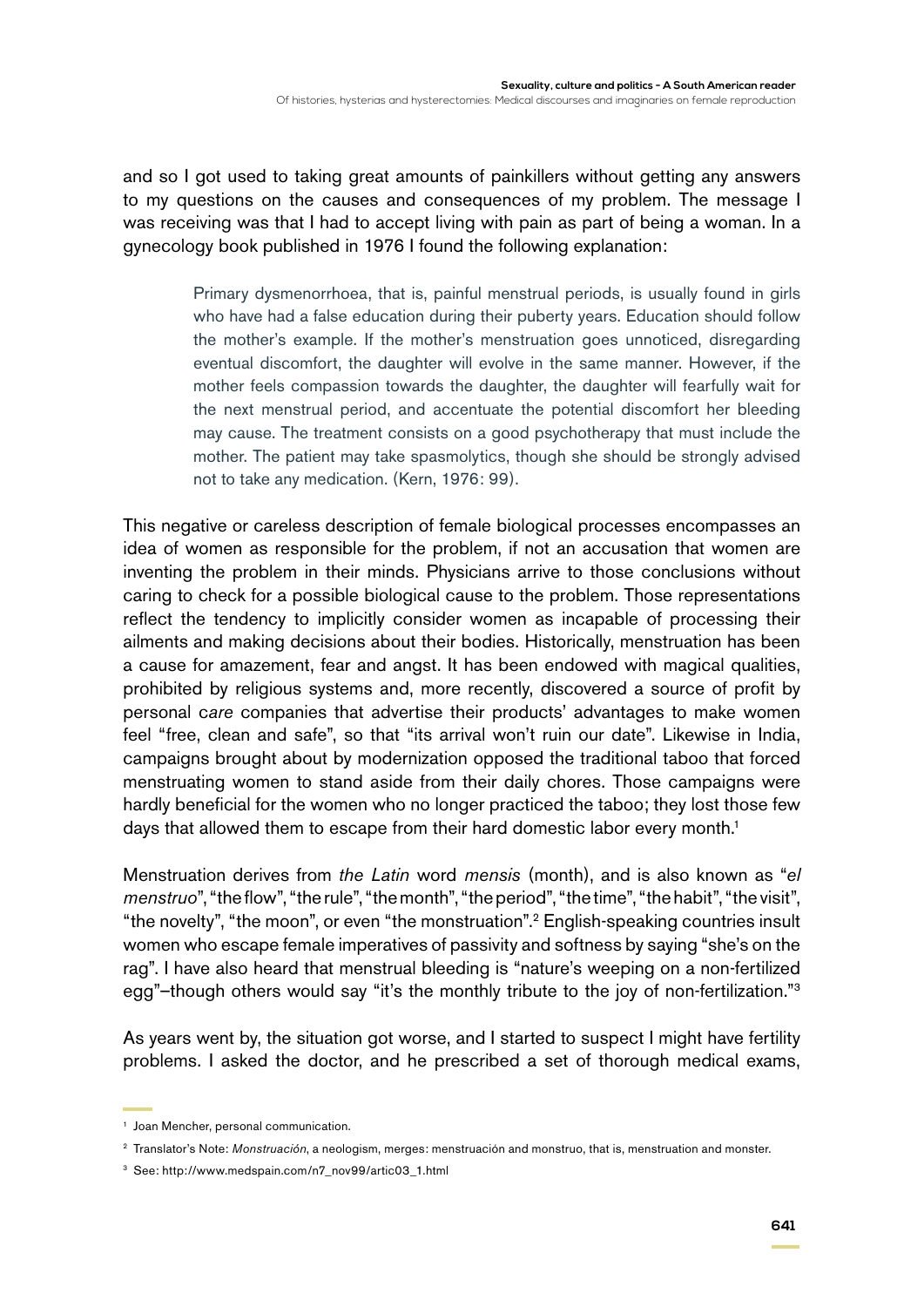which revealed that I had *fibromyomas, also known as myomas or non-cancerous, that is, "benign" tumors. Before,* I had been told that my uterus was in an odd position called retroflexed uterus, yet the doctors assured me that that was not related to my pains. The aforementioned gynecology book, however, acknowledged that it was one of the few dysmenorrhoea cases admitting the use of spasmolytics.

I did not know exactly what fibromyomas were, or what the implications. At that time, the only female gynecologist that touched me along this long process said that the best thing to do was to be careful and to wait and see how the fibroids evolved. The possibility of performing a myomectomy, that is, the surgical removal of fibroids, was of high risk and was not assured to put an end to the problem, because new fibroids usually developed and a new surgical procedure was needed. Although the doctor did not explain the exact cause for the fibroids, her words reassured me by saying that many other women suffered from fibroids. I followed her advice and waited, but as fibroids evolved and the pain and bleeding increased, I went back to the doctor, and I was told that my uterus was the size of a three and a half month gestation. At least, no one told me at that point that mine was a psychological problem.

This doctor was born in India, a country where due to its cultural and religious constraints and modesty rules, almost no man can practice gynecology. She told me I should consult a breast specialist, because my mammography showed that I had many cysts in my breasts as well. I had never had a mammography performed on me before, and I did not know exactly what to expect. Nothing prepared me for such rough handling of my breasts; in order to take X-rays, a machine squeezed my breasts so hard it took my breath away for several agonizing minutes. As I found out later, this is another controversial diagnosis technique, not only for the amount of X-rays the body is exposed to, but also because of its partial effectiveness: it can only detect tumors once they are at an advanced stage. The critique points at the lack of research on alternatives to this unpleasant exam.

It goes without saying the feeling of aggressiveness and disrespect one is often left with after a visit to a doctor. As an example of common consultation manners, I once visited a recommended breast specialist whom I met only once I was sitting topless on examining chair. He entered the room and began to look at X-rays and feel my breasts, without asking my name or establishing a minimum dialogue about my situation. Since I was feeling uncomfortable, I told him I usually like to introduce myself to anyone who sees me naked and touches my breasts. As many other women who went through unpleasant medical encounters, I find this and other medical office details such as used chairs, stretchers, and empty offices with nothing but coats offensive. My search for answers left me with bluntly said contradictory information, with no space for questions or requests for clarification. In addition to this, the constantly changing medical system forecloses any possibility of treatment continuity or being attended at the same place by the same physician who knows one's medical chart.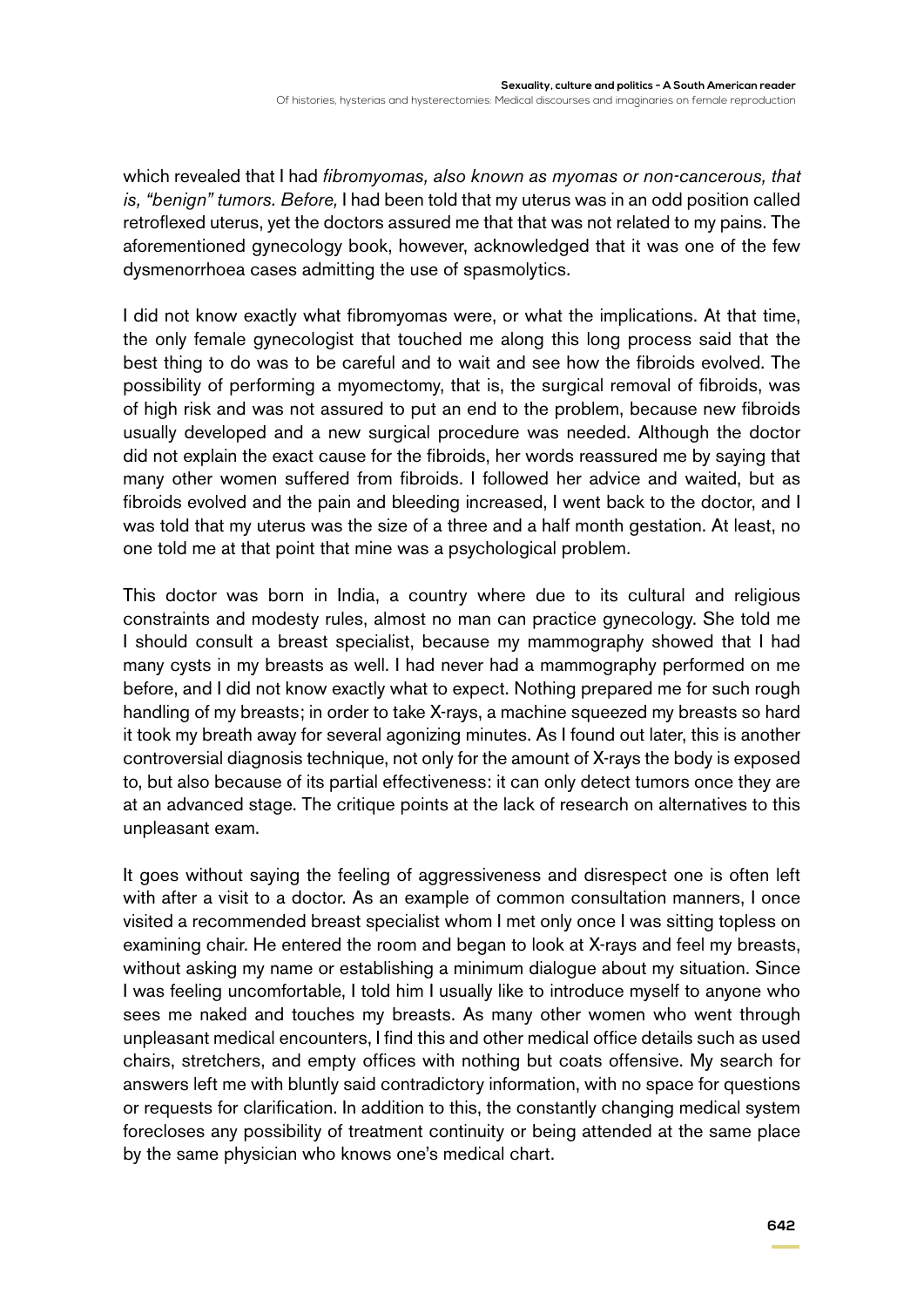Of histories, hysterias and hysterectomies: Medical discourses and imaginaries on female reproduction

Given the vague explanations I was getting, I decided to visit a 'private' gynecologist, i.e., one whose fees were not covered by my health care plan. A friend recommended an eminence in the field of fibromyomas. His office was full of his publications and media appearances, which made sense considering the high cost of the consultation. The publications mentioned his specialties, including procedures which avoided hospitalization, such as what he called "embolization" of the uterine artery, and a treatment based on leuprolide, a drug usually recommended for fibroids reduction, not covered by the *Plan Obligatorio de Salud* (Compulsory Health Plan). According to the brochures, this technique destroyed the tumor through a small cut in the abdominal wall, through which an electric needle was inserted to "coagulate" the blood vessels that feed the fibroids. The doctor arrived when I was at the entrance of the room, and before saying hello, he fixed his hair and tie in front of a mirror. Using fruit metaphors, he explained that I had several tumors: one the size of a grapefruit, another the size of an orange, and a third one the size of a lemon. This meant that his revolutionary techniques were useless for my uterus, and what I needed was a myomectomy performed by him and afforded by me. He explained to me how, through a small cut in the abdominal wall, the fibroids were to be removed preserving the uterus. I left the office lighter on my wallet with the additional feeling that I had just raised someone else's ego.

Myomectomy, a less controversial procedure than hysterectomy because it preserves the uterus, is also an elective surgery. Depending on the fibroids' size and position, and although they may cause severe pain, having fibromyomas is not life-threatening; hence every woman can choose which treatment suits her best. Myomectomy involves the same risks as any other abdominal surgery, in addition to the possibility of the development of new fibroids. This procedure is usually practiced on young women trying to conceive. A caesarean section is also usually scheduled when the women who get pregnant reach their term.

My waiting and consultation of different doctors continued without getting any options other than hysterectomy. As the years went by, my belly grew to the point I could no longer bend over to tie my shoes. I had not turned forty, but during doctors' consultations I have to listen to recommendations such as: "If you haven't given birth by now, you're not going to now, so you better remove that useless uterus". Another doctor told me I should not worry; there was no point in me postponing the decision: a hysterectomy was just like removing a back tooth, because one can live without it easily. Not only I felt insulted, I also felt humiliated for experiencing the potential loss of an organ I considered important and resisted being separated from.

I was recommended to find solutions in acupuncture and homeopathy, which had a perspective on the matter that involved a different understanding of the symptoms without contemplating surgery. In reality, I sensed little improvement in my condition. After this whole process, I was left with a feeling of guilt for having postponed my decision to have children. After a thorough Web-based research, I found a webpage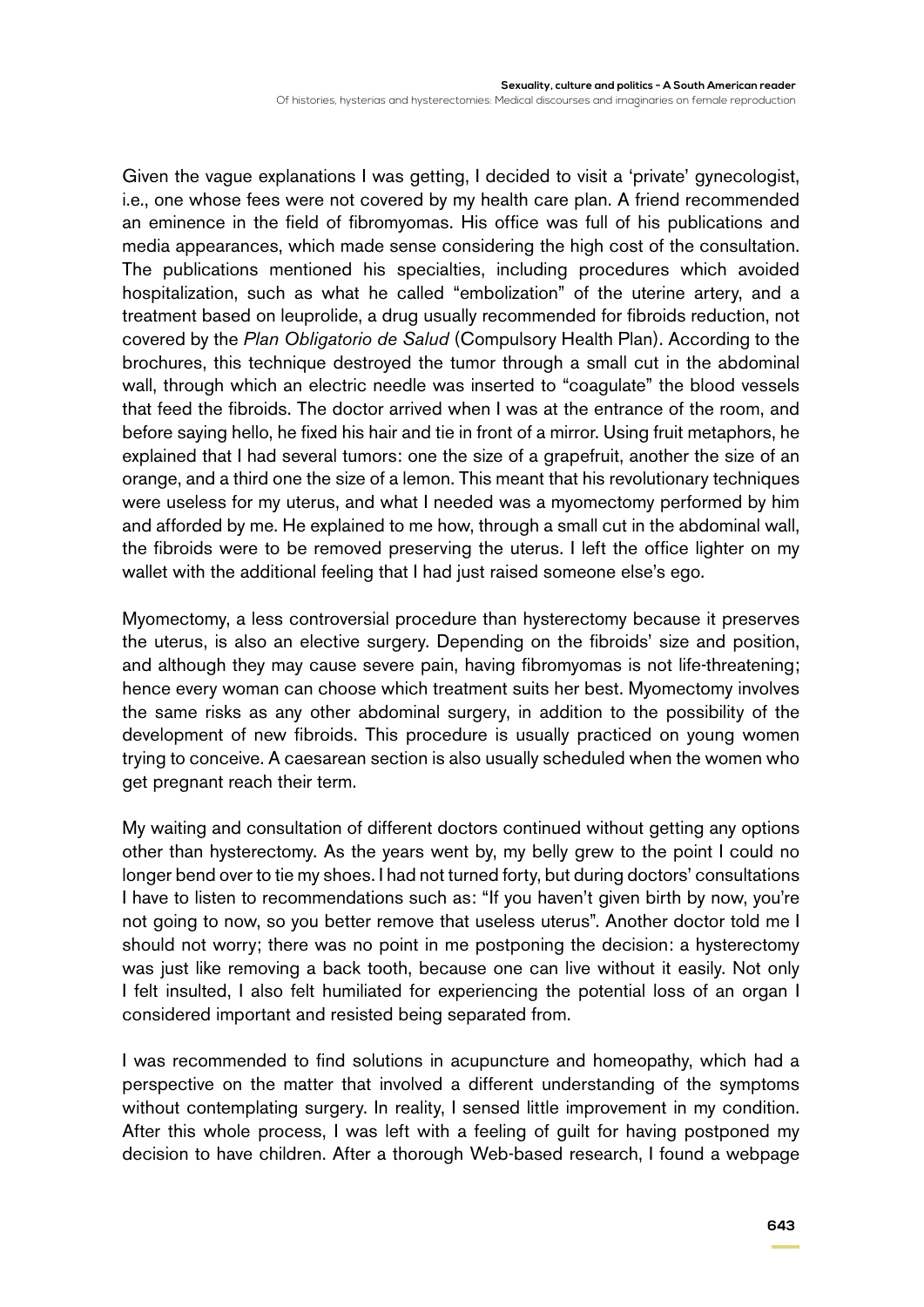that explained step by step every surgical procedure, with all kinds of illustrative images. In this research, I also found some discrepancies in the naming of female reproductive organs.

> The womb or uterus is like an animal inside the women, with an appetite for making children; when the womb or uterus remains long enough without a fertilized egg, it gets impatient and can hardly tolerate this emptiness. It wanders through the body, blocking the passages of breath, preventing breathing, feeling extreme anguish and causing all kinds of diseases. (Plato, Timaeus)4

## Some of the modern definitions of the uterus were:

The uterus, also known as womb, in a hollow organ, shaped as a pear, [note the fruit metaphors] located at the lower part of the abdominal wall, between the bladder and the rectum. Every month, during the menstrual period, the uterine lining sheds. When an egg is fertilized it attaches to the uterine wall where the embryo develops<sup>5</sup> [emphasis by the author]

The uterus is a hollow muscular organ located in the female pelvis, between the bladder and the rectum. Ovaries produce eggs, which travel through the fallopian tubes. Once the egg leaves the ovary it can be fertilized, and is later implanted into the uterus. $6$ 

The main function of the uterus is to feed the fetus before birth.

The uterus is never defined and appears to exist only upon the possibility of hosting a fetus. None of the found definitions mentioned the very interesting and positive fact that the uterus is the strongest organ of the female body, capable of expanding and contracting to its original size a large number of times.

U*terus* derives from the Greek word *hustera*, also related to the word histeria. As we see, ever since the Classical period, it was assumed that the uterus—either empty or full—, more than any other organ of the body, dominated us completely and was the source of many other female emotional and social problems (Chauvelot, 2001).

The relationship between emotional disorders and women's reproductive functions has been long studied since the Classical period. Gonzalez' book (2004) mentions: "the finding of Egyptian papyrus manuscripts from the year 1900 B.C. where behavioral disorders are described, such as hysteria". The volume also refers to Hypocrites' writings, where "hysteria has been long considered an exclusively female condition,

<sup>4</sup> Cited in: J.D. Nasio, 1990

<sup>5</sup> http://www.martinmemorial.com/clinical/adult/spanish/pregnant/anatomy.htm

<sup>6</sup> http://www.nlm.nih.gov/medlineplus/spanish/ency/esp\_imagepages/19263.htm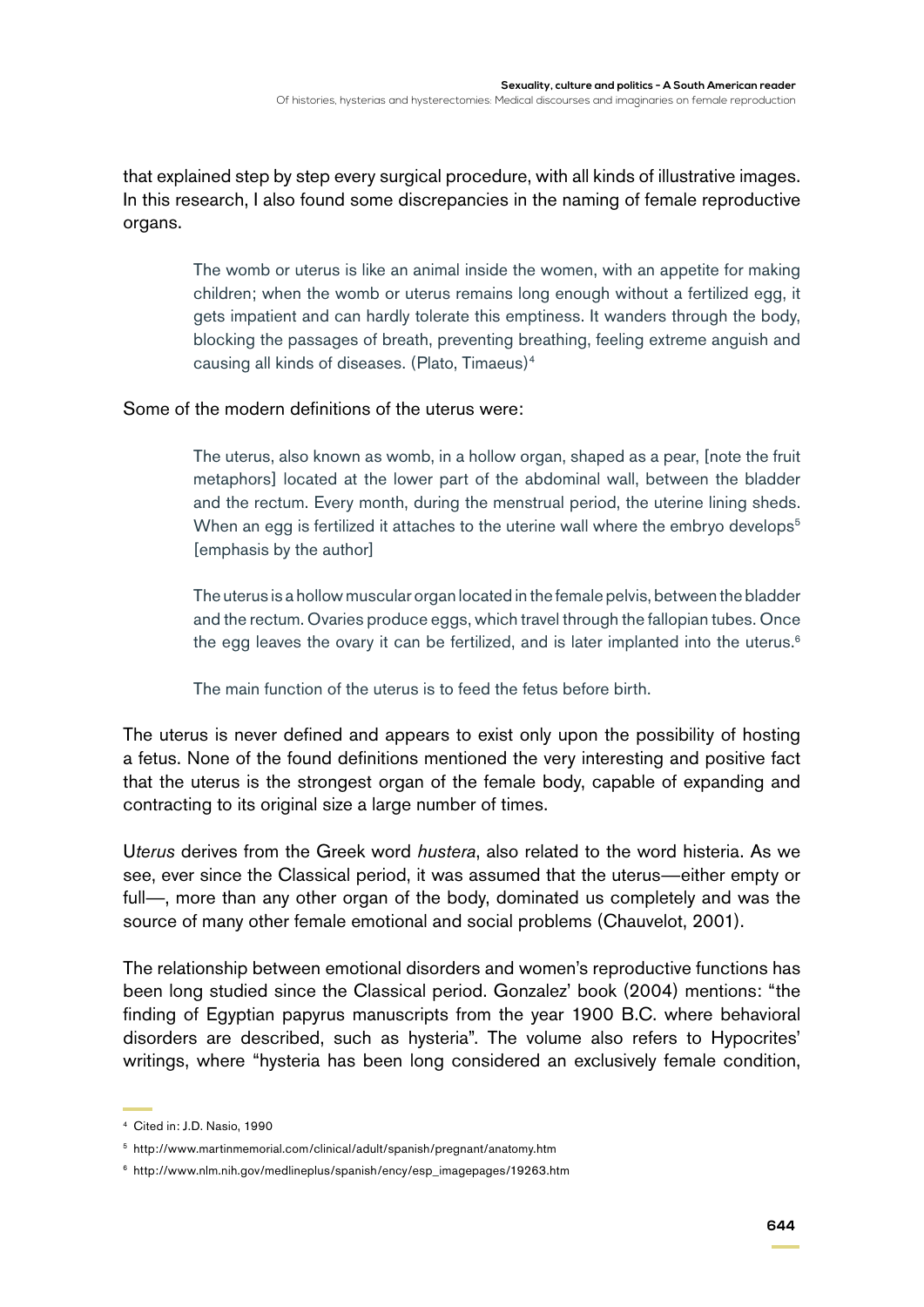related to uterine migrations; this perspective existed for several centuries as part of the association between female reproductive physiology and some psychiatric disorders such as PMS, postpartum and menopausal depression" (Gónzalez, 2004:92).

Uterine fibroids are the most common non-cancerous tumors in women of reproductive age, and the cause for at least one third of the hysterectomies performed every year. Hysterectomy is the second most common surgery among women, second only to childbirth by cesarean section delivery.7 The amount and costs of both these procedures are highly controversial. Women activists have questioned the handling of childbirth and accused gynecologists of profiting out of these procedures.

The causes for fibroids remain unknown. There is a pervading implicit accusation which links fibroids to the postponement of motherhood. In other words, the tumors come as punishment for defying nature, for not assuming motherhood at a younger age, for studying or working instead. Although *fibromyomas* affect a great number of women across the world, it continues to render medicine and science answerless.

More studies on hysterectomy reveal that almost three quarters of the procedures are performed on women aged 30 to 54. Some studies show that around 15% of all performed hysterectomies are unnecessary, and that physicians who have graduated more recently tend to recommend the procedure less.<sup>8</sup> Other motives for uterus removal include endometriosis, chronic pelvic pain, uterine prolapse—commonly referred to as "the fall of the womb"—, as well as uterine and ovarian cancer.

Although the agendas of medical associations such as the American College of Obstetricians and Gynecologists are currently targeting the causes and treatments for uterine fibroids in genetics and endocrinology, the immune system and the environment play important roles in diagnosis as well. Including these two other factors would add to the finding of preventive practices and the possibility of finding a cure without removing the uterus. More is expected to be heard from medical research; however, the expectations are based on less invasive surgeries and the use of hormonal therapies as alternative treatments.<sup>9</sup>

The literature on ovaries, often described as the size of a plum or an almond, provides a different characterization, as this organ contains the eggs for further fertilization and produces the hormones necessary for ovulation and menstruation. As a result, the consequences for the removal of ovaries are very different. These hormones help to protect the heart, bones, bladder and even the brain. As I write these words, I read on

 $7$  According to the American College of Obstetricians and Gynaecologists, about half million hysterectomies are performed per year only in the United States. Daily News, Now Health, June 1997.

<sup>8</sup> See: http://www.ahcpr.gov/consumer/spanhyst/hster2.htm

<sup>9</sup> See: http://www.nichd.nih.gov/publications/pubs/fibroids/espanol/index.htm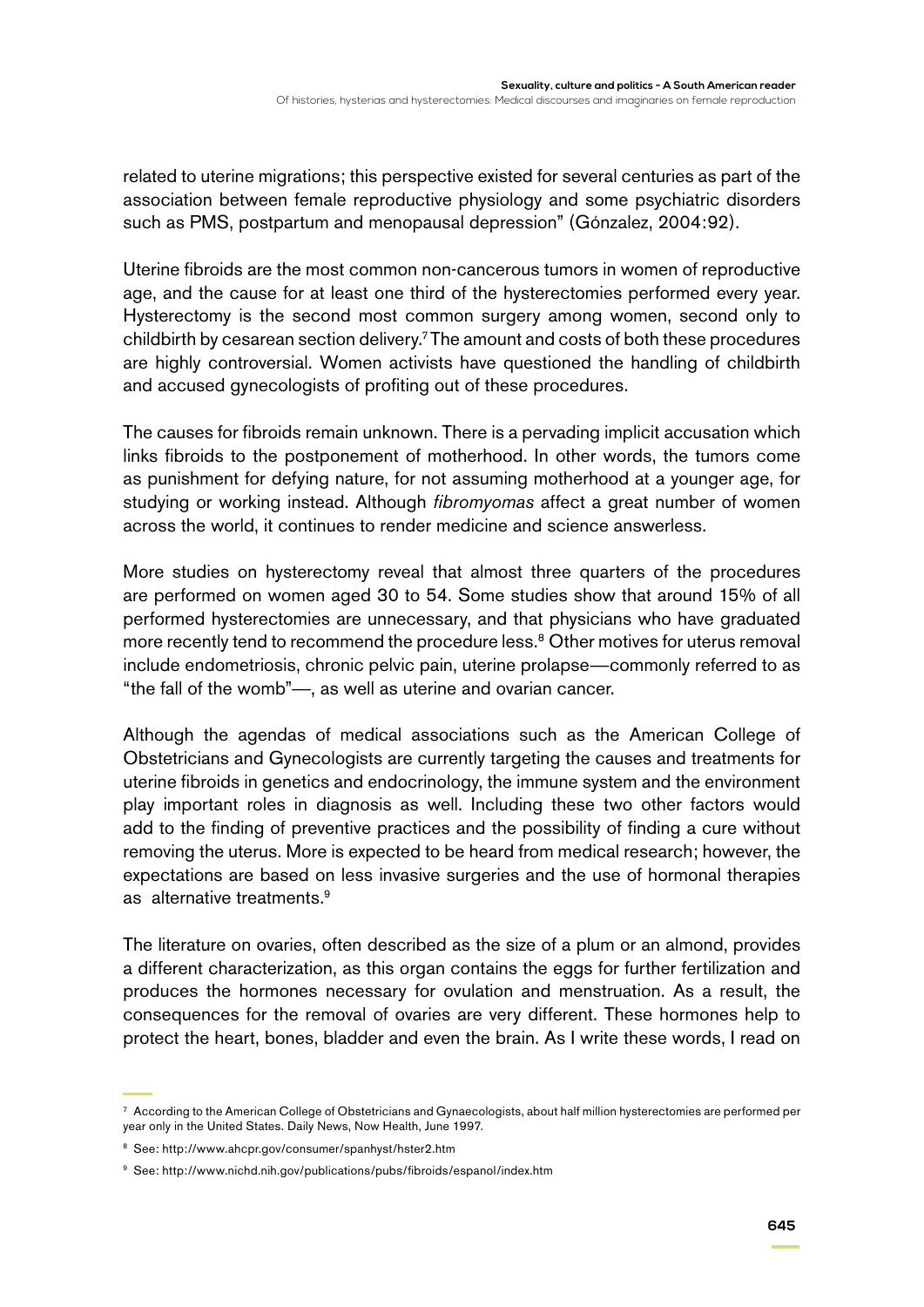the newspaper that another scientific dogma on women's reproductive system has now fallen. "Apparently, we are not born with a limited number of eggs".<sup>10</sup> Recent research shows that eggs could be transplanted or could grow back. As the research reveals, the amount of eggs rises during the woman's life course. This opens many possibilities for women to ovulate and give birth after their fifties.

Contrary to the scientific dogma that stipulates the uselessness of ovaries after menopause, some research suggests that eggs do play a physiological role in the control of calcium metabolism—a mechanism unknown until today. After observing women who went through bilateral oophorectomy, researchers found that these women were at higher risk of suffering bone fractures (Melton et al., 2003). It is possible that a similar phenomenon may occur in the removal of the uterus, demonstrating that the organ has a specific, yet unknown, role.

These thoughts build on Emily Martin's idea (1996) of a "scientific fairy tale" or "scientific fantasy" on textbook representations on the female reproductive system. Whereas the latter indexes women's reproductive organs as always negative, timelimited, self-destroying and agonizing, the male reproductive system is always regarded quite differently. This process is described as an interesting, fantastic, fascinating celebration of men's capacity to produce millions of spermatozoids destined to "colonize" women's reproductive organs. The verb choice exemplifies the deployment of militaristic metaphors by medical discourse to refer to the male reproductive system.

When I finally confirmed I had no other choice, I decided to undertake a hysterectomy. The myomas kept growing and the bleeding increasing; I was feeling constantly exhausted and weak. One chapter of the gynecology book I picked to learn about the details of the procedure was titled: "Surgical Castration".11 Until that moment, I had never thought the term "castration" had anything to do with me, yet this is what the procedure now called total hysterectomy was referred to during the 1970's, that is, the surgical procedure where uterus and ovaries are removed.

Hysterectomy is a surgery referred to as "routine procedure," whereby the uterus can be total or partially removed, along with the Fallopian tubes and the ovaries. Partial hysterectomy consists on the removal of the upper part of the uterus without touching the cervix and the lower end of the uterus. Total hysterectomy is the removal of the entire uterus and cervix, and radical hysterectomy is the removal of the uterus, Fallopian tubes, ovaries and the upper part of the vagina.

<sup>&</sup>lt;sup>10</sup> According to Nathalie Agier (New York Times, March 10, 2004) science has found evidence that ovaries could be refilled with eggs.

<sup>11</sup> See Kern, 1976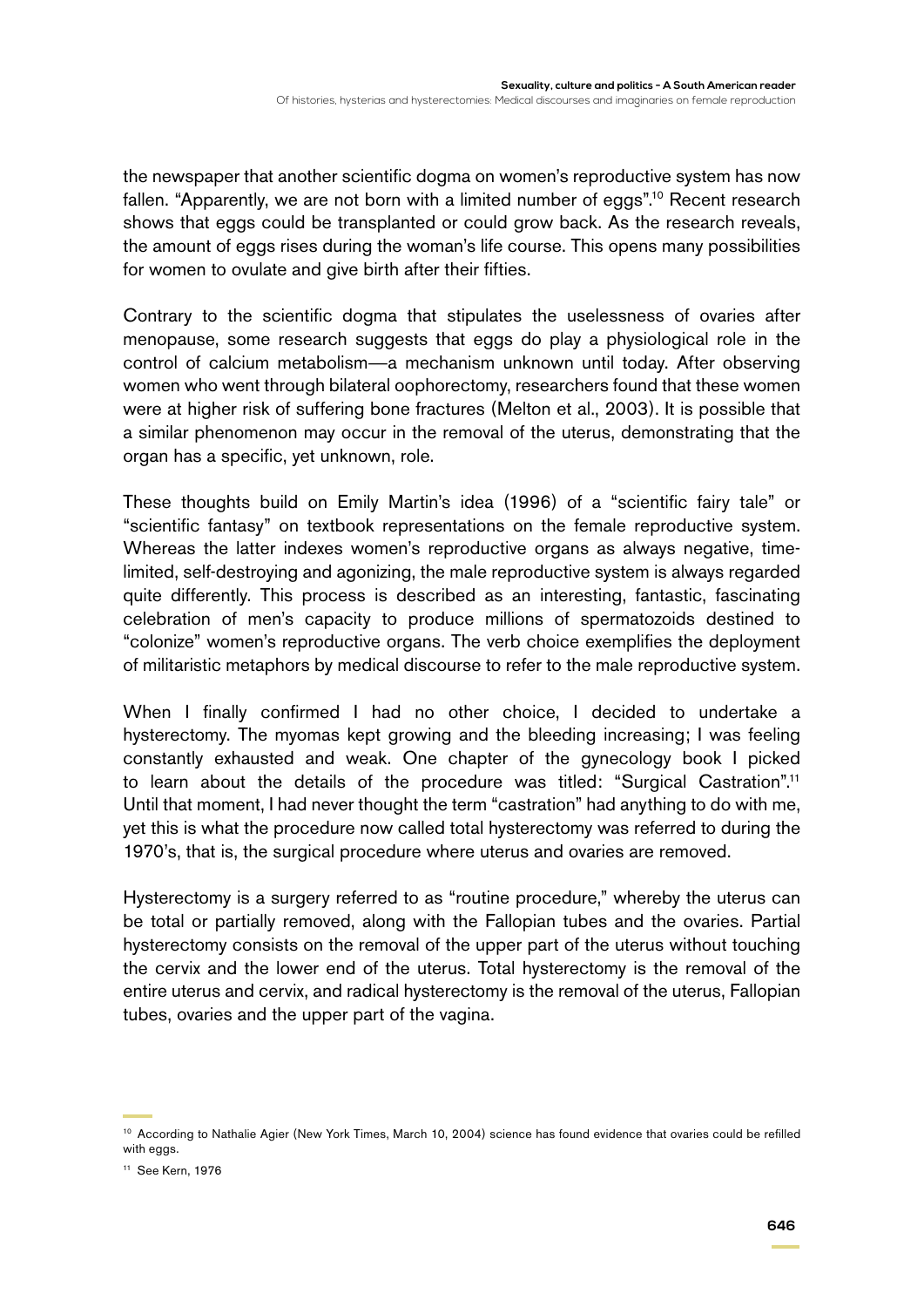The hysterectomy performed on me began through a cut in the lower part of the abdominal wall because my uterus was too big for a vaginal hysterectomy. I asked my physician if I was going to keep my uterus, to which he responded: "What for? It can only get you cancer". This seemed a too radical way of preventing cancer, so I wondered if this was the case for men as well, to remove a healthy organ to prevent a potential cancer in the reproductive system. I was also terrified to find out that uterine cancer was not the first cause of death among Colombian women between the ages of 15-44, but violent assaults resulting in homicides within their homes (15%), followed by accidents, complications at birth and pregnancy, and lastly, malignant uterine tumors (6.39%).

My research on the causes for uterine cancer reveal that the serotype G chlamydia infection, one of the most frequent sexually transmitted diseases, increases the risk of having squamous cells at the cervix, and that, as the literature claimed, women are more likely to have cervix tumors if their husbands have other sexual partners. The human papillomavirus is responsible for an important number of cervical cancers. Since this virus apparently does not affect men, it is also known as a "machista" virus. Every sexually active woman is at risk of developing cervical cancer, hence cytology is recommended as a preventive measure. Likewise, research points out that this problem is most common among young women of low-income households who become sexually active at young age, or have multiple sexual partners, or have one partner with multiple other sexual partners.<sup>12</sup> Chastity, sexual activity, and even virginity—as addressed in gynecology textbooks—must be read under a critical lens that visualizes gender prejudice. For example, a 1925 gynecology dissertation equates virginity with nulliparous women, a word that resonates to something like null uterus, a medical term used for women who have never given birth to a viable, or live, infant:

> The [vertex] of the cervix is rounded, and has a central hole (circular in virgins) in the shape of a crack of one centimeter, and it turns into a more irregular shape in the case of multiparous woman. According to several authors, uterine capacity outside of gestation is of 4 cc in virgins and 6 cc. in multiparous women (Ospina, 1925: 15- 16).

The eminent Spanish physician Gregorio Marañón (1940) claimed that "chaste women intensify their masculine tendencies and frequently presents fibroids, polycystic ovary syndrome and fibrocystic breast changes". This statement had me wonder if the real cause for my *fibromyomas* was that I had been too chaste. Dr. Marañón expresses another common thread of thinking found in gynecology, which stresses that women's problems can be solved through early motherhood. These date from earlier times in the history of gynecology; in time they have obviously changed.

<sup>&</sup>lt;sup>12</sup> Information found at the web page of the Catalan Oncology Institute (Instituto Catalán de Oncología), directed by Dr. Xavier Bosch: http://www.enel.net/mujer/82\_clamidia.asp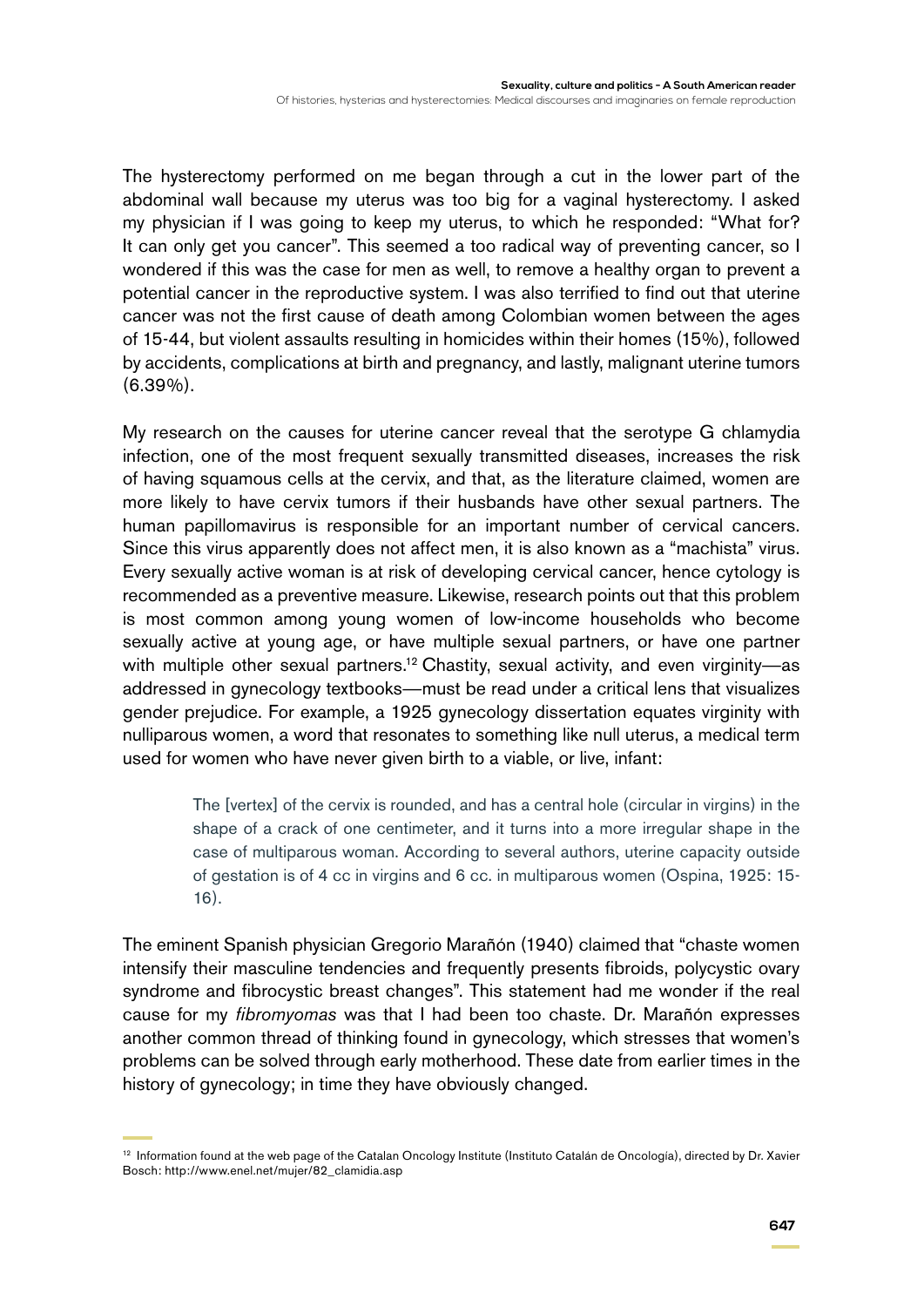As for my case, aware potential complications and side effects, I felt I was choosing the lesser of two evils. Finally, once on the operating table, I felt like I was lying on the sacrificial stone, ready to offer one of my organs to the Gods of medicine. I had my uterus removed while a vallenato sounded: the anesthesiologist was from the Caribbean region of Colombia and he liked that musical genre. While the doctors applied antiseptics, epidural anesthesia and painkillers, I was once again reprehended for letting my uterus grow to such an extent that my stomach had lost its shape. I lost track of everything until I opened my eyes to see what the doctor was showing me in his hands: I thought it was my torn, bleeding heart, but instead, it was something like a pumpkin the color of an eggplant (to go on with the fruit images).

After a while he called me to say how difficult the surgery had been. He showed me something resembling a giant purple spider: it was in fact my right ovary. The ovary was attached to my bowel due to endometriosis. That was why the surgery had been so difficult and risky. Unable to move or speak, I thought that neither of the doctors I consulted mentioned endometriosis, nor noticed its presence in the multiple tests they had performed on me. I was surprised, and, again, I thought about castration.

It was so cold when I woke up, and I was in so much pain that when the vomiting began, I completely regretted having the surgery done. The next day I was already feeling better and the nurse asked me why I was there. When I answered, she said: "Such a pity, so young!" She told me I should not worry and that I should never tell anyone what had happened. She argued that from that moment on, every time I would be too happy, or too mad, or get into an argument or anything at all, people were going to blame my mood to "the surgery", that is, to the fact that I no longer had an uterus.

That was the beginning of a series of unrequired comments and opinions given to me by both men and women. The hardest ones argued that it had all been my fault, for being a careless woman. Others felt sorry for me, for seeing me so "incomplete"; I no longer had a uterus, what was then left of me as a person? I realize how little women know—and men even less—about the meaning of hysterectomy. The questions were on whether I still menstruated or not, if I was menopausal, if I could no longer give birth and if the uterus was the same thing as the womb. As a childless person, this last question had a special meaning to it; whenever people made it, there was always pity in their tone. So bored I was about this question, that I once answered someone that yes, technically I was able to have children, all I needed was to get an in vitro fertilized egg implanted into a surrogate mother, like the ones advertising in the Colombian newspaper. I also mentioned I have already experimented with uterus transplant in Muslim women and artificial uterus in Japan, made not necessarily for women like me, but for other ends not so clear for science—the implications of these artificial uteri were yet to be seen.

I was concerned about the lack of information and the pervasiveness of stereotypes not only related to reproductive health, but also circulating in regular conversations: a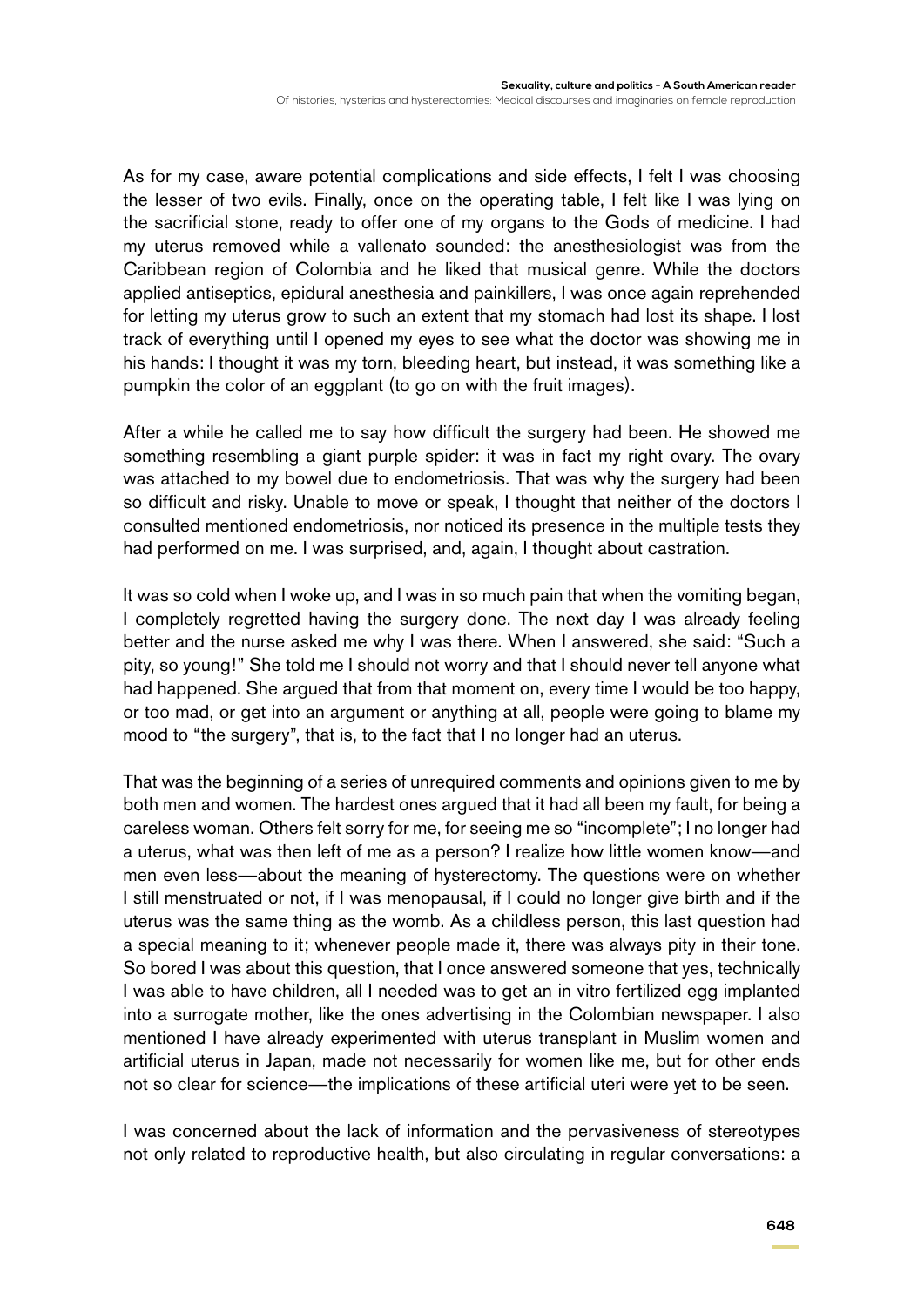woman once told me that ever since she got her uterus removed, she felt "clean", and another one said she suffered distress when told that her husband was going to find a new wife because she no longer was as "useful" as she used to be.

## **A few words on menopause**

Hysterectomy refers inevitably to the subject of menopause, where once again we find all kinds of negative images that feed on the hormone replacement therapy (HRT) controversy. Without getting into any further detail, I will limit my account to some key issues on menopause:

There are several medical perspectives on menopause. Highlighted are those which describe it as a "flaw", "deficiency," or "loss". Menopause or climacteric is defined as "the abrupt low in the production of estrogen that causes the end of menstruation and the loss of the capacity to conceive" (Gómez, 2004). This definition of "the loss of the capacity to conceive" is most influential in the cultural ideology whereby women's roles are determined by its reproductive functions.

> Women who presented menstrual periods of 4-5 days during their reproductive years consider it an insult to their femininity that their menstrual cycles last only 1-2 days. They are right: their ovaries are losing vitality, the production of estrogen and progesterone diminishes and the possibility to conceive is almost null. Finally, the ovaries lose their main goal: to ovulate. (Kistner, 1982: 656)

Biologically, the female body is defined as deteriorated, useless to the end it was originally created for, which is reproduction. This definition resembles the social one, because a woman is no longer "useful" the moment she loses her reproductive capacities. Similar to the arguments used against contraception, which renders these efforts as "anti-natural," there is a perception of menopause as a deficiency, as a lack of capability, opposed to men's ability to procreate until the end of their lives. Menopause is never shown as something positive, as the liberation from all the health risks derived from gestation, from the domestic obligations and the social restrictions which are harder on women at reproductive age in patriarchal systems like ours. Not to have a uterus or to have a useless one means the same in cultural terms. Women entering menopause are usually seen as "castrated" and their bodies are described in not very flattering ways. "The decrease of cervical and vaginal secretions results in a vagina that is nothing more than a dry and rigid tube" (Kistner, 1982: 657-658).

Menopause is always represented in association with "symptoms" or "syndromes", that is, with a pathologizing vocabulary. Likewise, this perspective describes women's behavior as determined by biology. Women's hormonal change during this stage of their lives is seen as a disaster, framed in the idea of deficiency that should be treated like, for example, diabetes is.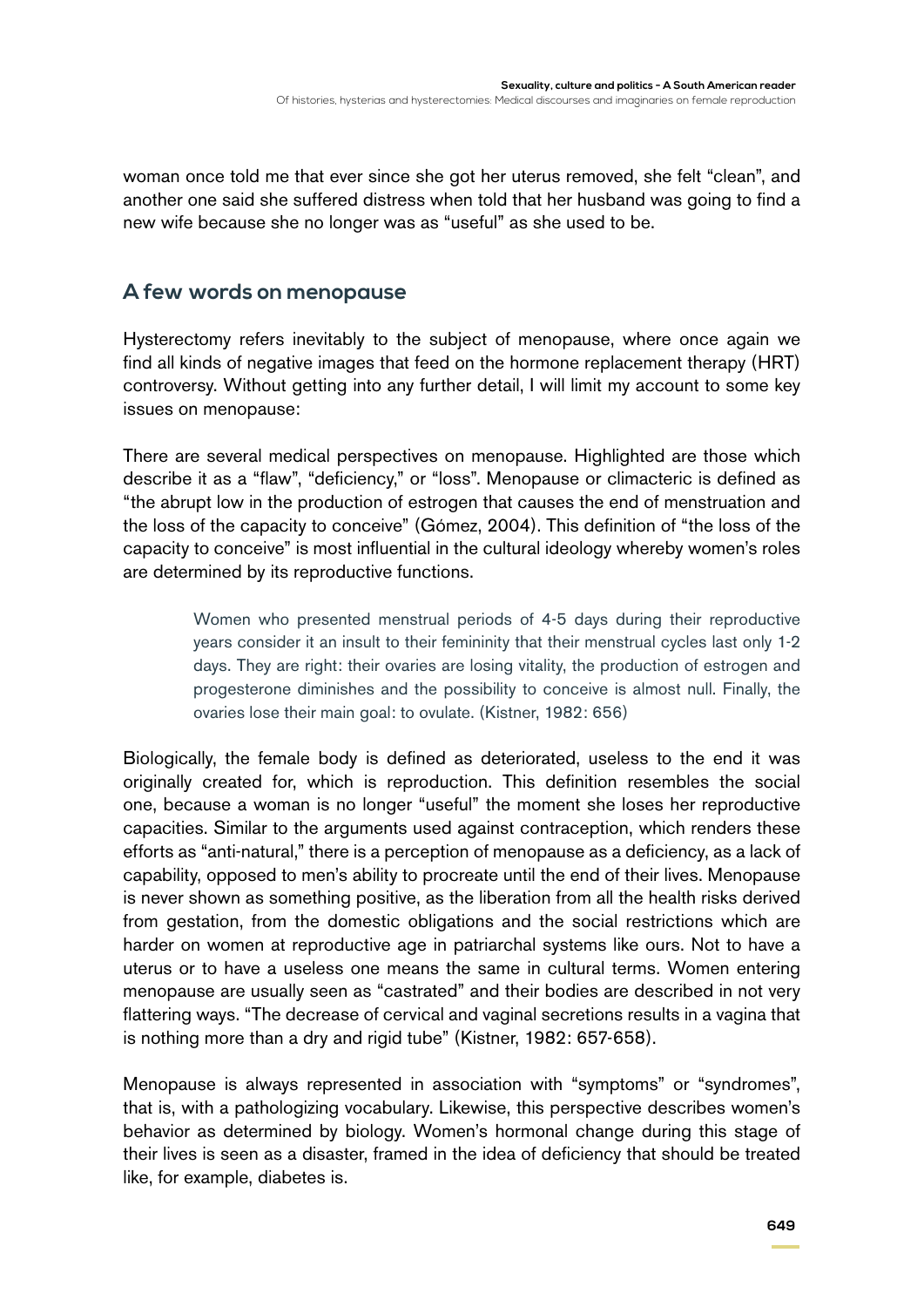Facing such perspective, women fell trapped in the dilemma of undertaking a series of risks due to hormonal replacement therapy or thinking that if they do not, their bones will dissolve and their health, sexuality, and femininity, will go into crisis:

> The pre-menopausal decade (40-50 years old) is a difficult time in many women's lives. The symptoms in this time of life involve a deterioration of the female physical characteristics along with an intense, unpleasant sensation of adding years to their lives (Kistner, 1982: 655).

I made a list with the variety of symptoms associated to menopause in the works cited: hot flashes, sleep disorders, depression, urinal syndrome, sexual dysfunction, obesity, hypertension, osteoporosis and heart disease risk. I wonder to what extent these symptoms actually reflect other medical conditions apart from menopause. Remarkably, in spite of the number of opinions and of medical interventions, "the estimated percentage of women with mood swings during the menopause is 10%" (Kistner, 1982: 657).

Within this perspective we find another medicalizing disposition towards menopause, producing a specific idea of what it means to be a woman, while claiming that hormonal replacement therapy is the solution to their problems and to all the negative symptoms that go along this biological process: The pre-menopausal patient should be convinced that she has not reached the end of her life, but the beginning of a new stage. She now has new liberties; she can expand her range of activities inside and outside the household, revive postponed interests and achieve unfulfilled desires and ambitions. Equally important is to receive a symptomatic therapy. She should be prescribed with appropriate medicine to relief her from short-term symptoms on a psychic and somatic level (fenobarbital- 30 mg, combined with - 0.75 mg, 3 or 4 times a day). Some patients are also prescribed with spasmolytic agents and sedative infusions for the autonomic nervous system (Onatra, 2004: 280).

With a notably condescending tone, these medical texts locate the root of the problem in women's "psychic tension" and attempt to solve all their problems, including those subject to social causality, through the use of external estrogen for the rest of their lives: "If women consumed external estrogen not only during menopause and postmenopause, but also during the rest of their lives, they would take over the world" (Davis, quoted by Kistner, 1982).

The human female is the only animal that goes through menopause. In many other species, females are able to reproduce throughout their lifetime. Recent social and cultural changes in the history of humanity reflect in biology. On the one hand, menstruation is a biological process interrupted only once or twice due to pregnancy. In comparison to this, in other times and places of human history, women were constantly either pregnant or lactating. Women's longevity has dramatically increased; during the times where birth was associated with health risks, a woman's life expectancy was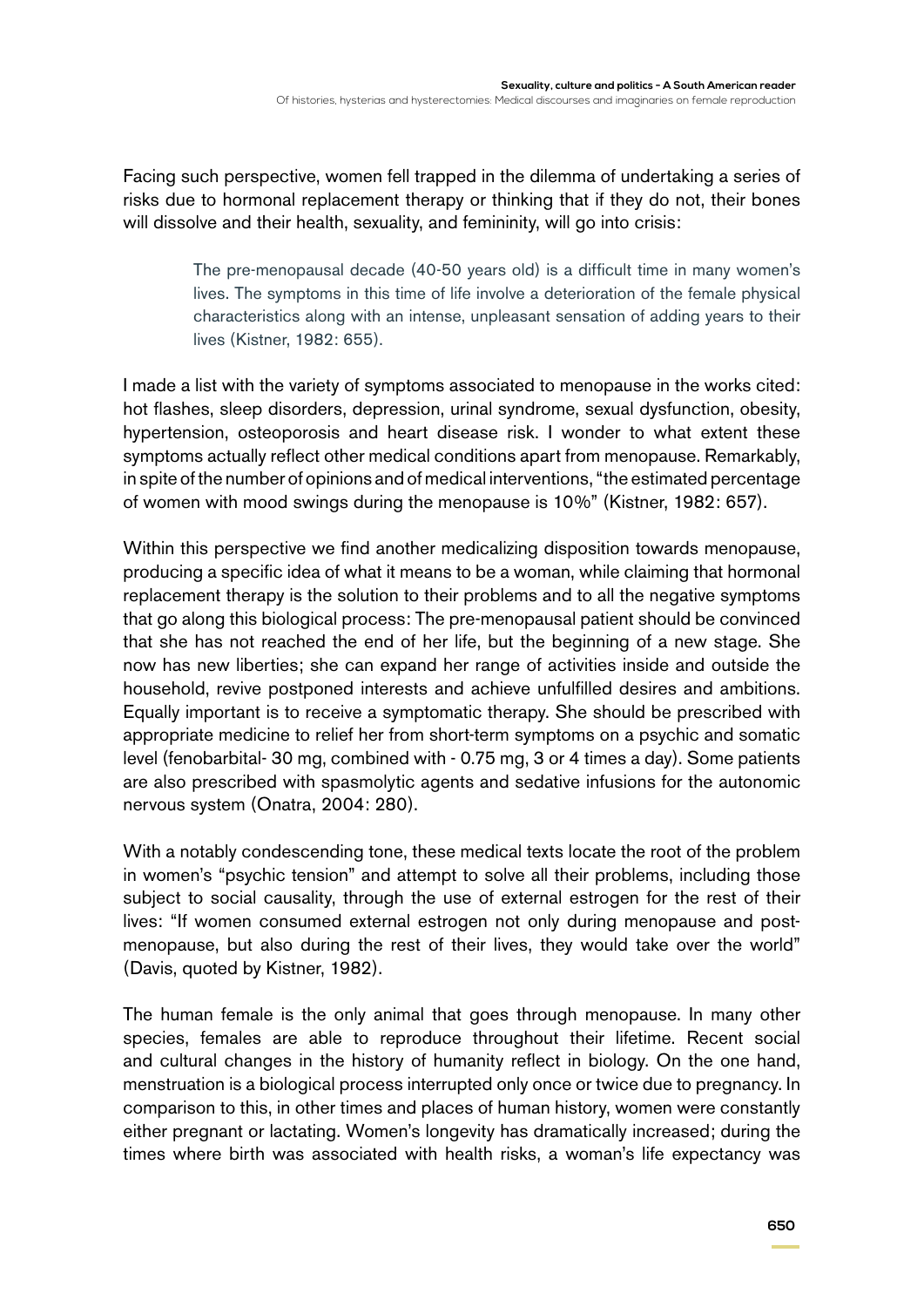lower. Basic health indicators in Colombia (Health Ministry, 2002) show a current fertility rate of 2.6, which means that the average of children per woman is less than three, and that life expectancy at birth is of 75.3 for women and 69.2 for men—as long as they stay away from armed conflict.

Menopause is always described in negative terms, and the assumption is that the problem lays in the patient's imagination: "It is very important that the doctor can tell the difference between real facts and fantasy, because the symptoms that take place during menopause vary greatly, and how they express depends on the patient's social context, marriage, genetics and medical history" (Kistner, 1982: 655). The author recommends caution, because ovarian failure and the low in estrogen mix with anxiety, marriage problems and boredom. He also suggests that "these symptoms must be treated not through the incorporation of estrogen, but through the limiting of diuretic agents and sodium, in addition to some tranquilizer, and, in particular cases, psychotherapy" (Kistner, 1982: 656).

To sum up, these definitions reveal the controversies within gynecology that confuse, inside and outside the medical office, physical with emotional and even social problems. Menopause takes place at a time of women's lives which coincides with other significant events: retirement, working through children's emancipation (resulting in the so called "empty nest" syndrome), widowhood. These events impact differently in men and women, and are not always object of pharmacological concern. On the other hand, we need more information and education to understand and support this very normal stage of transition in life.

In conclusion, I must add that we are far from understanding menopause in particular, and human reproduction from an anthropological instead of a medical viewpoint. We are still ignorant about how indigenous and rural women experiment menopause in our country, as well as the perceptions that women have about their own bodies and the processes they experience.

# **Conclusion**

My hysterectomy experience, with its vicissitudes and the questions it raised, exposes the contradictions of this particular medical practice. In my case, it involved complications and life-threatening circumstances. I regret that medicine did not offer me any alternatives, confusing and blaming me for all the gynecological problems I had from the moment I started menstruating. At least now, information and outreach increased and there is new research on the causes and cure of this condition.

I presented the hysterectomy case to illustrate the problematic encounter between science and the representation of female reproductive processes. Such event is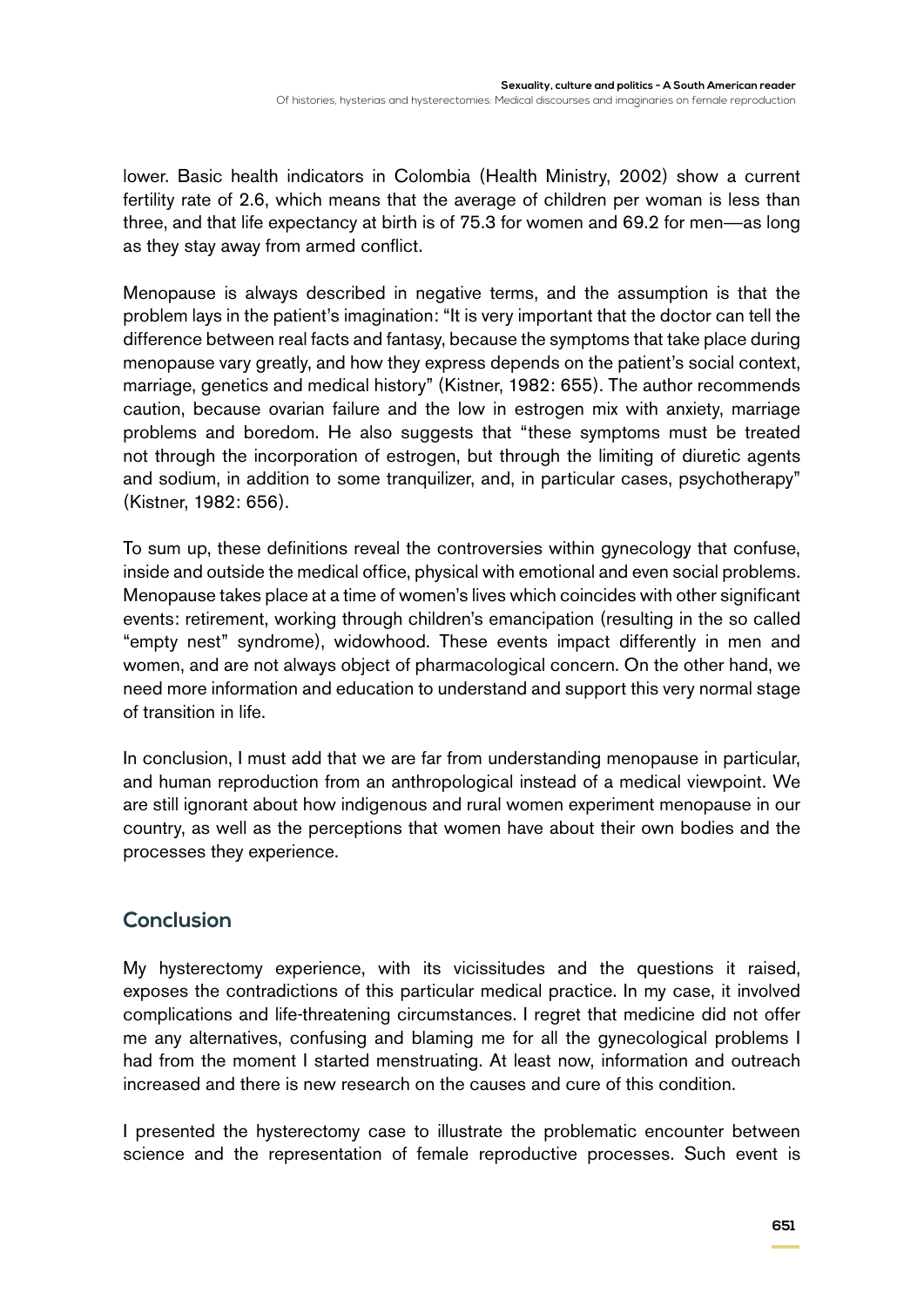conceived within a framework where medicine constructs and intervenes on the body in different ways, thus reflecting cultural images held on women and the corporate interest of drug companies that profit out of health.

The birth control pill exemplifies these controversies; this pill is now prescribed for 15 years old girls for skin care and acne prevention. It is also of public knowledge that not all women can take estrogen, and that there are several risks—listed in small print on the package leaflet (cervical and breast cancer, heart attacks, just to name a few). Birth control pills and hormones are promoted, in general, as a panacea for women. Yet there is another great inconvenience to the pill has: it does not protect women from sexually transmitted disease. Other problematic examples are hormone replacement therapy and diagnosis processes like the mammography.

I frame this work within feminist critiques on science, in this particular case, on gynecology, a specialty characterized by the exclusion of women—a fact which seems to be under transformation. The practice of gynecology echoes patriarchal attitudes and a gaze pervaded by unequal power relationships on women's bodies. Likewise, it regards a female wisdom that passes from generation to generation as fantasy, myth, and old women's stories. In my research, I noticed the absence of women's perspective in gynecology. I bring to attention a particular compilation with 32 authors, of which only two were women. One of them at least had a critical gender perspective, with interesting proposals that emphasized, above all, social aspects that impact on adult women.

Women's risk factors related to disease, especially during menopause, are particularly linked with psychosocial factors (gender) more than biological aspects, that is, those of neurological and hormonal nature. Culture allocates in women the power of affection and in men the power of rationality and economy. It identifies women with various roles: the mother, which demands love, selflessness and capacity for emotional support; the housewife, obediently willing to serve, to be receptive and to expressed herself in a contained, controlled, and passive manner to coordinate domestic life; and the wife, docile, comprehensive and generous (González, 2004: 93).

Gynecology on the other hand is a profession that mostly depends on the literature published in the global north, where drug research, production and profiting also comes from, exposing thus a conflict of interest. In addition to this, what is regarded as adequate and effective for industrialized populations is not necessarily so for countries like ours, with a deficient health care system.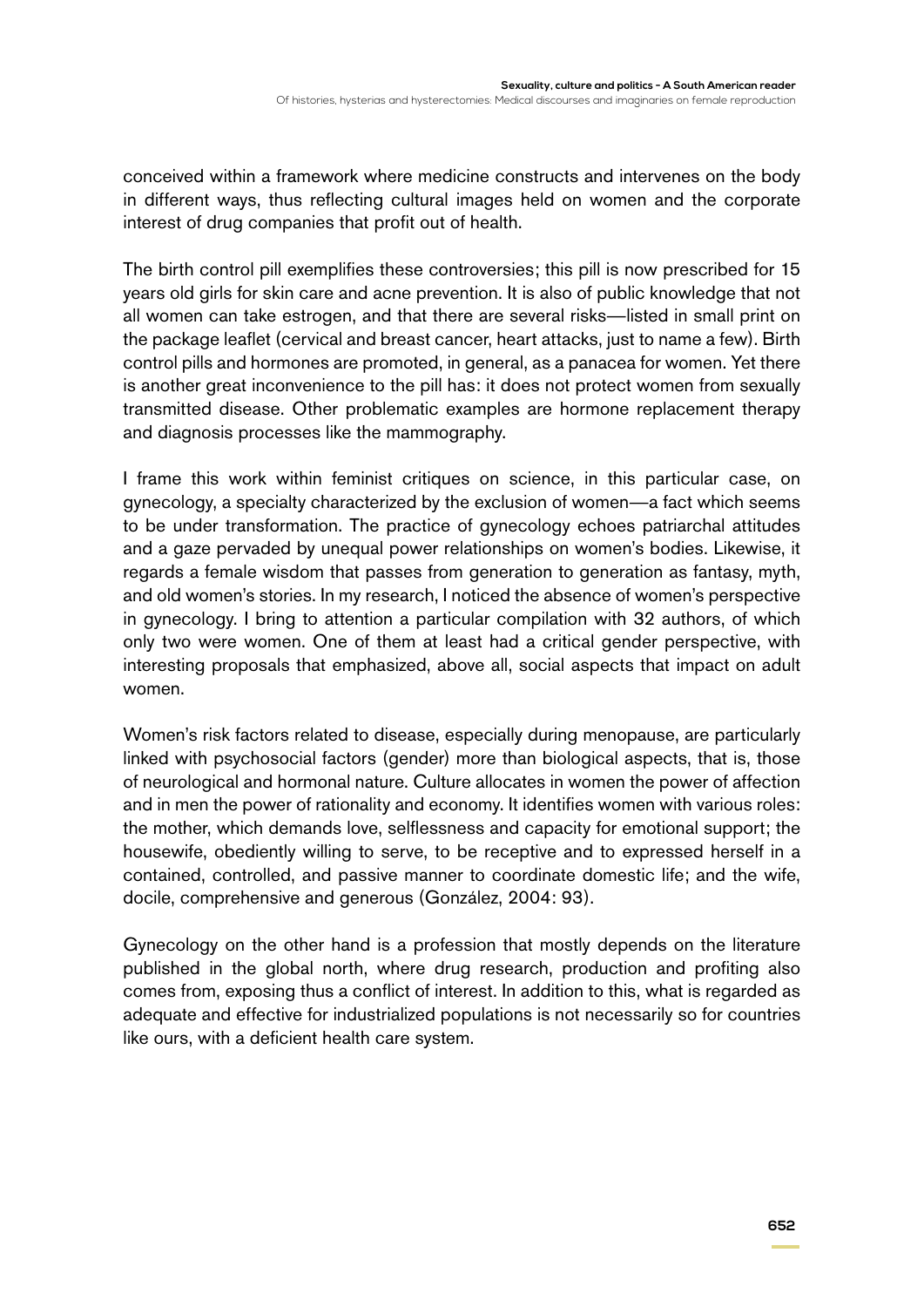# **References**

Caplan, R. M. & W. Sweeney. 1982. Avances en Obstetricia y Ginecología. Barcelona: Espaxs S.A.

Chauvelot, D. 2001. Historia de la Histeria: Sexo y violencia en lo inconsciente. Madrid: Alianza Editorial.

Gómez Tabares, G. 2004. "Endocrinología de la menopausia y el envejecimiento", en *Climaterio y menopausia.* Gómez, G., W. Onatra & F. Sánchez (Eds.). Pp. 1. Cali: Centro editorial Catorce

González, D. 2004. "Aspectos biológicos, psicológicos, sociales y familiares del climaterio", en *Climaterio y menopausia.* Gómez, G., W. Onatra & F. Sánchez (Eds.). Pp. 85-95. Cali: Centro editorial Catorce.

Kern, G. 1976. *Ginecología.* Barcelona: Editorial Salvat.

Kistner, R. W. 1982 "La menopausia". In: Ronald, C. *& W.* Sweeney. *Avances en Obstetricia y Ginecología.* Barcelona: Espraxs S.A.

Martin, E. 1996. The Egg and the Sperm: How Science has constructed a Romance Based on Stereotypical Male-Female Roles. *Signs: Journal of Women in Society.* 16(3): 485-501.

Marañón, G. 1940. *Nuevos problemas químicos de las secreciones internas.* Madrid: Ediciones Afrodisio Aguado.

Melton, J. S. *et. al.* 2003. Fracture risk after bilateral ophorectomy in Elderly Women. *Journal of Bone and Mineral Metabolism.* 18(5): 900.

Nasio J.D. 1990. *El dolor de la histeria.* Buenos Aires: Paidos.

Ospina Herrera, P. P. 1925. *Contribución al estudio de la involución uterina. PhD Thesis* in Medicine and Surgery. Universidad Nacional de Colombia. Bogotá: Editorial Atenas.

Onatra, W. 2004. "Terapia no hormonal en el climaterio". In: Gómez, G., W. Onatra y F. Sánchez (Eds.). *Climaterio y menopausia.* Pp. 280-288. Cali: Centro Editorial Catorce.

YABUR, J. A. 1999. "Temores, dudas y preguntas que hacen las mujeres durante el climaterio y la postmenopausia". In: AGUIRRE, W. & R. JERVIS. (Eds.). *Menopausia y osteoporosis, Conceptos actuales y su manejo práctico.* Pp. 548-554. Quito: V & O gráficas.

### **Websites**

http://www.medspain.com/n7\_nov99/artic03\_1.html

http://www.martinmemorial.com/clinical/adult/spanish/pregnant/anatomy.htm